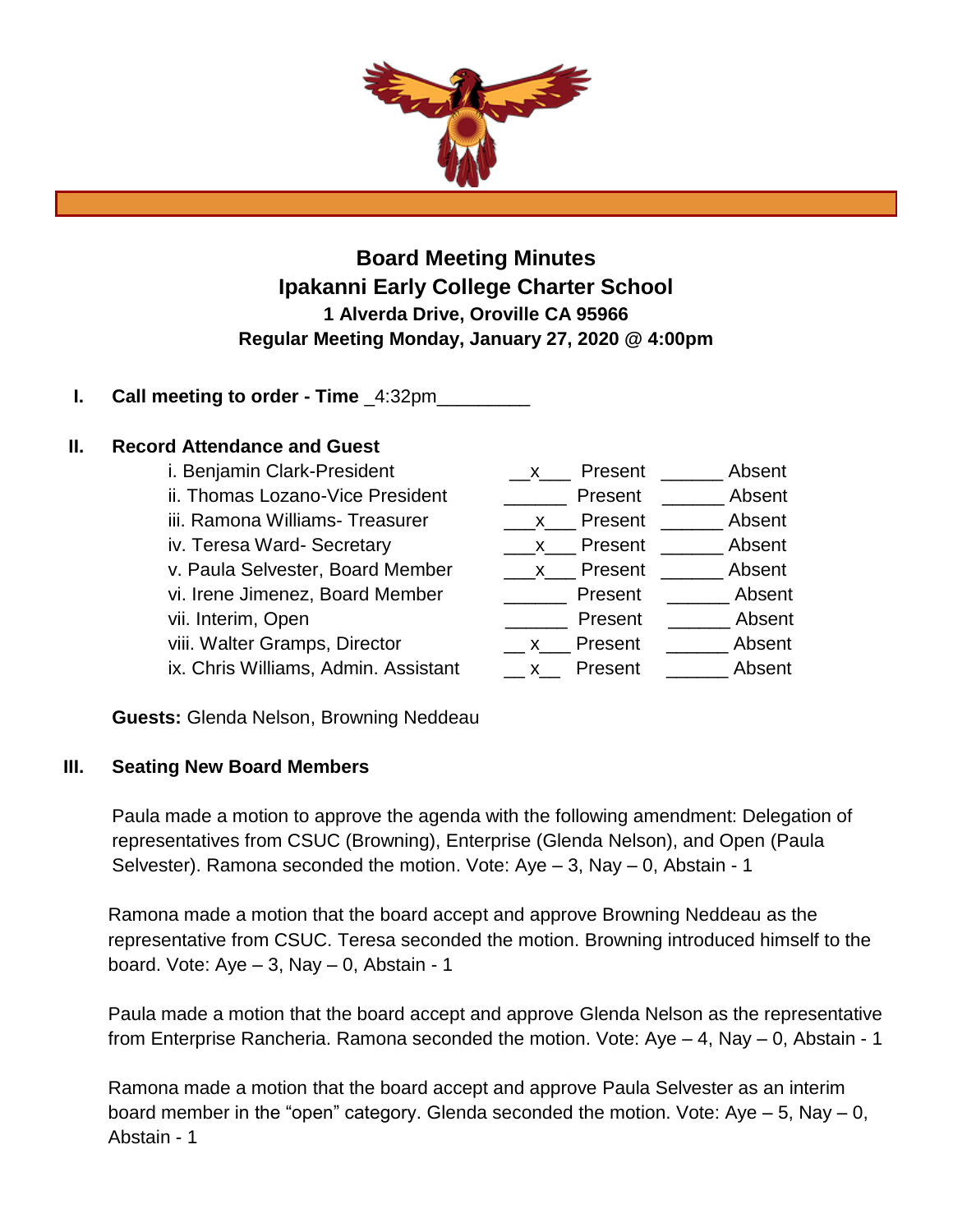## **IV. Closed Session**

The board went into closed session at 4:45pm.

Ben Clark made a motion that Glenda Nelson be appointed Board President in his place and stead, and the motion was agreed to by consensus. Glenda Nelson will assume the role of Board President.

The meeting was adjourned, and the board came out of closed session at 5:30pm.

Reporting out: Board concerns were discussed. No action was taken.

Portions of the January 27 agenda will be tabled until the regularly scheduled February 24 meeting. A special board meeting will be scheduled on Friday, February 7, at 4:00pm.

## **VI. Recognition of Individuals who wish to speak on non-agenda items**

The President will invite anyone in the audience wishing to address the Board on a matter not listed on the agenda to stand and wait to be recognized, state your name and address for the record, and make you presentation. Presentations will be limited to five (5) minutes per person and twenty (20) minutes per subject. The Board is prohibited by State law from taking action on any item presented, if it is not listed on the agenda, except under special circumstances as defined by the Government Code.

## **VII. Recognition of Individuals who wish to speak on agenda items**

The President will invite anyone in the audience wishing to address the Board on a matter that is on the agenda to stand and wait to be recognized, state your name, and the item number of the agenda item on which you wish to speak. When that item comes up on the agenda you will be asked to stand, state your name and address for the record, and make your presentation. Under Government Code Section 54954.3, the time allotted for presentations will be limited.

## **VI. Reports**

- i. Board Comments
- ii. Director Report

## **VII. Discussion and Action Items**

- i. December 13th Minutes
- ii. December Warrants
- iii. Certificated Employees
	- a. David Eldridge, Math (.5 FTE/.4 FTE), Step II, Effective 1-6-20
	- b. Cedric Lee, Social Studies (.5FTE/.75 FTE), Step I, Effective 1-6-20
- iv. Classified
	- a. Resignation of Maida Smith, Effective 2-13-19
- v. Contract with E-rate Consulting Firm
- vi. Rent Analysis for Charter Facility Grant
- vii. Graduation Date/Locations